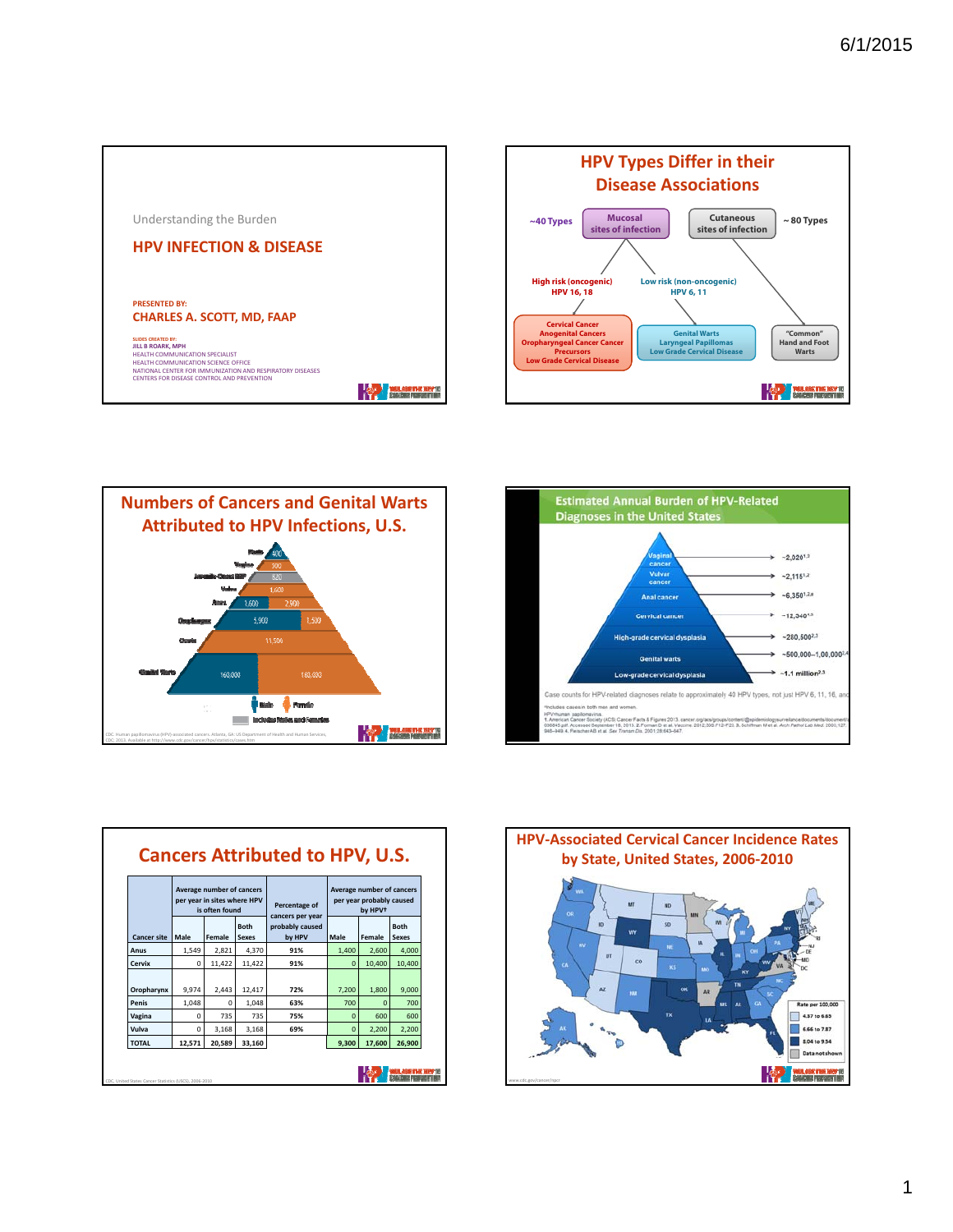**THE PERSON NEWSFILM** 



#### **HPV Vaccine is Underutilized**

- **A. Stagnant HPV vaccination rates are leaving another generation vulnerable to devastating HPV cancers**
- **B. HPV vaccination rates are lagging behind the rates of the other vaccines for preteens and teens**
- **C. High HPV vaccination coverage is possible with the current healthcare structure**

*For each year we stay at 30% coverage instead of achieving 80%...* **4,400: number of future cervical cases we will not prevent 1,400: number of cervical cancer deaths we will not prevent The Massachusetts** 





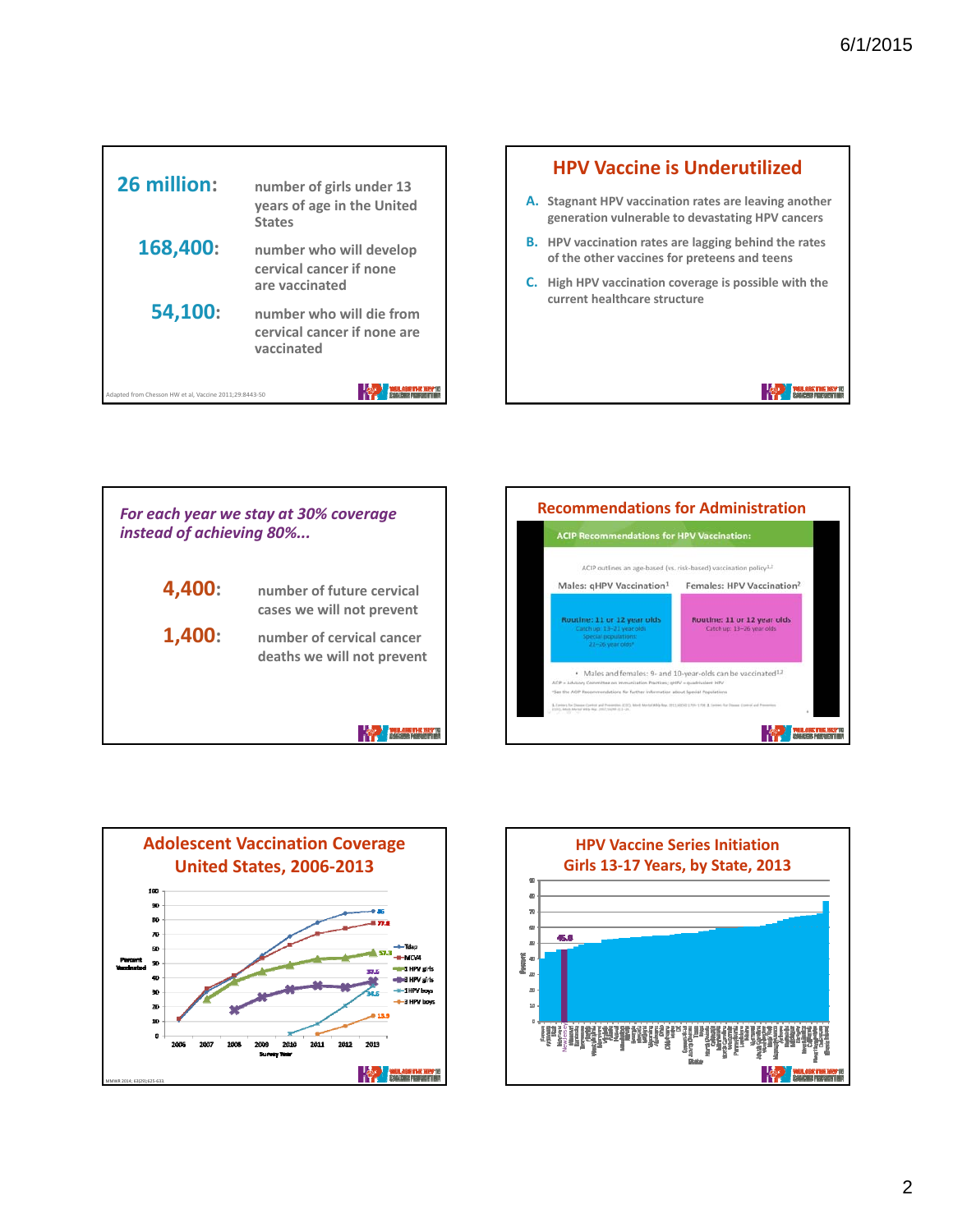## **Why Vaccinate Early?**

- **Younger Adolescents come into offices more often Easier to initiate and complete the series**
	- **If delay in completion, pick up where left off (don't restart)**
- **Other vaccinations are being done as well (safely given concomitantly with other adolescent vaccines)**
- **Non‐Inferior antibody response (actually more robust)**
- **Catch them before sexual debut/potential exposure**
- **Consider starting the discussions about all adolescent vaccines earlier to prepare**

**The President and The Party President** 

## **Newly Approved HPV Vaccine GARDASIL 9**

- **Current Gardasil with 4 strains covered (2 oncogenic strains, 2 genital wart strains)**
- **NEW GARDASIL 9 with 5 additional oncogenic strains covered (same 2 wart strains)**
	- **HPV Cancer protection now approaching 90%**
	- **Genital wart protection remains > 90%**
	- **Approved for females 9 ‐ 26; males 9 ‐ 21**

**THE REAL PROPERTY IN** 







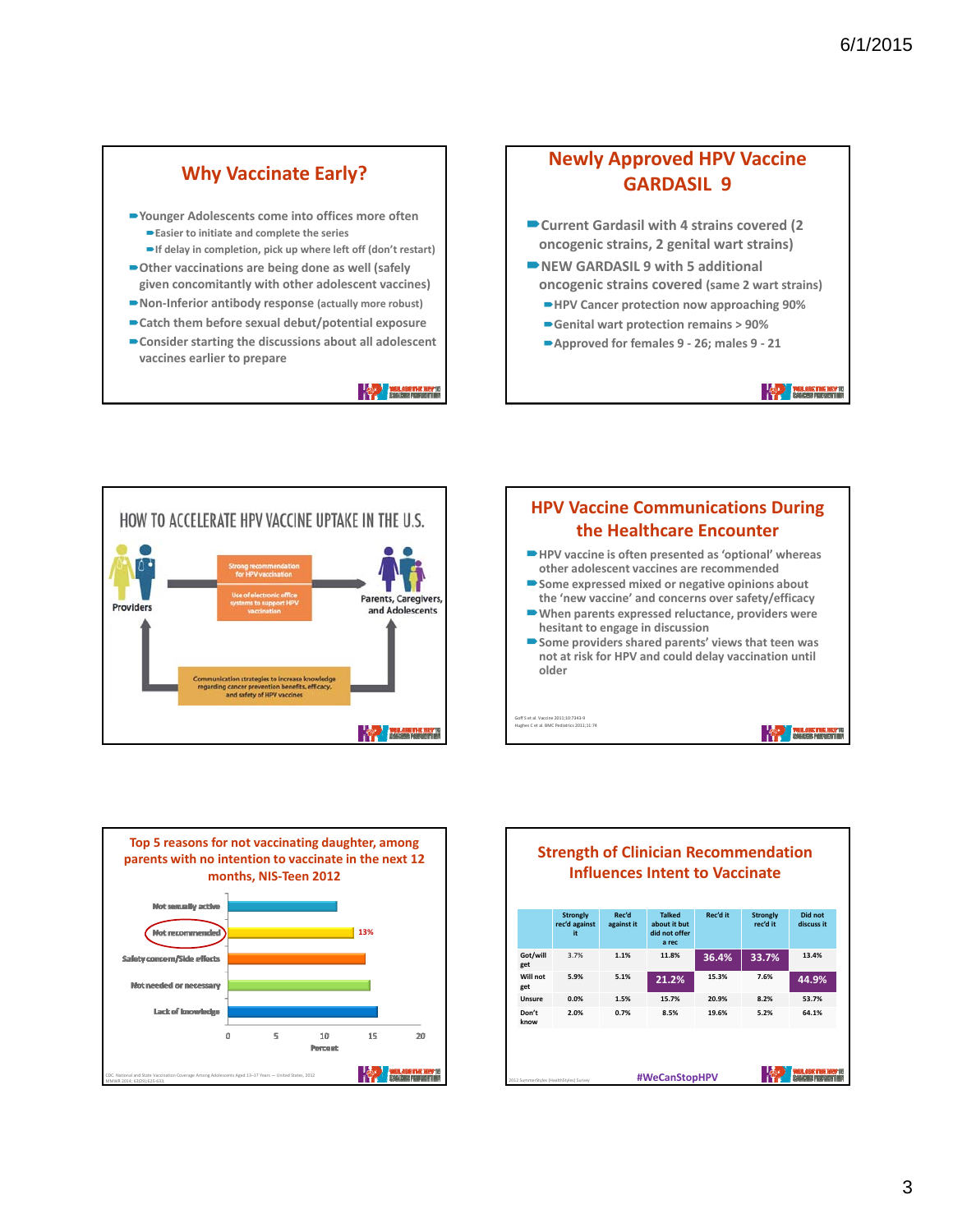

| <b>Tips and Time-savers for Talking</b><br>with Parents about HPV Vaccine<br>Recommend the HPV vaccine series the same way you recommend the other adolescent vaccines. For example,<br>you can say "Your child needs these shots today," and name all of the vaccines recommended for the child's age.                      |                                                                                                                                                                                                                                                                                                                                                                                                         |
|------------------------------------------------------------------------------------------------------------------------------------------------------------------------------------------------------------------------------------------------------------------------------------------------------------------------------|---------------------------------------------------------------------------------------------------------------------------------------------------------------------------------------------------------------------------------------------------------------------------------------------------------------------------------------------------------------------------------------------------------|
| Parents may be interested in vaccinating, yet still have questions. Taking the time to listen to parents'<br>questions helps you save time and give an effective response. CDC research shows these straightforward<br>messages work with parents when discussing HPV vaccine-and are easy for you or your staff to deliver. |                                                                                                                                                                                                                                                                                                                                                                                                         |
| <b>CDC RESEARCH</b><br>SHOWS:                                                                                                                                                                                                                                                                                                | The "HPV vaccine is cancer prevention" message resonates strongly with parents. In addition, studies show that a strong recommendation<br>from you is the single best predictor of vaccination.                                                                                                                                                                                                         |
| TRY SAYING:                                                                                                                                                                                                                                                                                                                  | HPV vaccine is very important because it prevents cancer. I want your child to be protected from cancer. That's why I'm recommending<br>that your daughter/son receive the first dose of HPV vaccine today.                                                                                                                                                                                             |
| <b>CDC RESEARCH</b><br><b>CHOWS-</b>                                                                                                                                                                                                                                                                                         | Disease prevalence is not understood, and parents are unclear about what the vaccine actually protects against.                                                                                                                                                                                                                                                                                         |
| <b>TRY SAYING:</b>                                                                                                                                                                                                                                                                                                           | HPV can cause cancers of the cervix, vagina, and vulva in women, cancer of the penis in men, and cancers of the anus and the mouth or<br>throat in both women and men. There are about 26,000 of these cancers each year-and most could be prevented with HPV vaccine. There<br>are also many more precancerous conditions requiring treatment that can have lasting effects.                           |
| <b>CDC RESEARCH</b><br>SHOWS-                                                                                                                                                                                                                                                                                                | Parents want a concrete reason to understand the recommendation that 11-12 year olds receive HPV vaccine.                                                                                                                                                                                                                                                                                               |
| TRY SAYING:                                                                                                                                                                                                                                                                                                                  | We're vaccinating today so your child will have the best protection possible long before the start of any kind of sexual activity. We<br>vaccinate people well before they are exposed to an infection, as is the case with measles and the other recommended childhood vaccines.<br>Similarly, we want to vaccinate children well before they get exposed to HPV.                                      |
| CDC RESEARCH<br>SHOW'S:                                                                                                                                                                                                                                                                                                      | Parents may be concerned that vaccinating may be perceived by the child as permission to have sex.                                                                                                                                                                                                                                                                                                      |
| TRY SAYING:                                                                                                                                                                                                                                                                                                                  | Research has shown that getting the HPV vaccine does not make kids more likely to be sexually active or start having sex at a<br>younger age.                                                                                                                                                                                                                                                           |
| <b>CDC RESEARCH</b><br>SHOWS:                                                                                                                                                                                                                                                                                                | Parents might believe their child won't be exposed to HPV because they aren't sexually active or may not be for a long time.                                                                                                                                                                                                                                                                            |
| <b>TRY SAYING:</b>                                                                                                                                                                                                                                                                                                           | HPV is so common that almost everyone will be infected at some point. It is estimated that 79 million Americans are currently infected with<br>14 million new HPV infections each year. Most people infected will never know. So even if your son/daughter waits until marriage to have sex.<br>or only has one partner in the future, he/she could still be exposed if their partner has been exposed. |







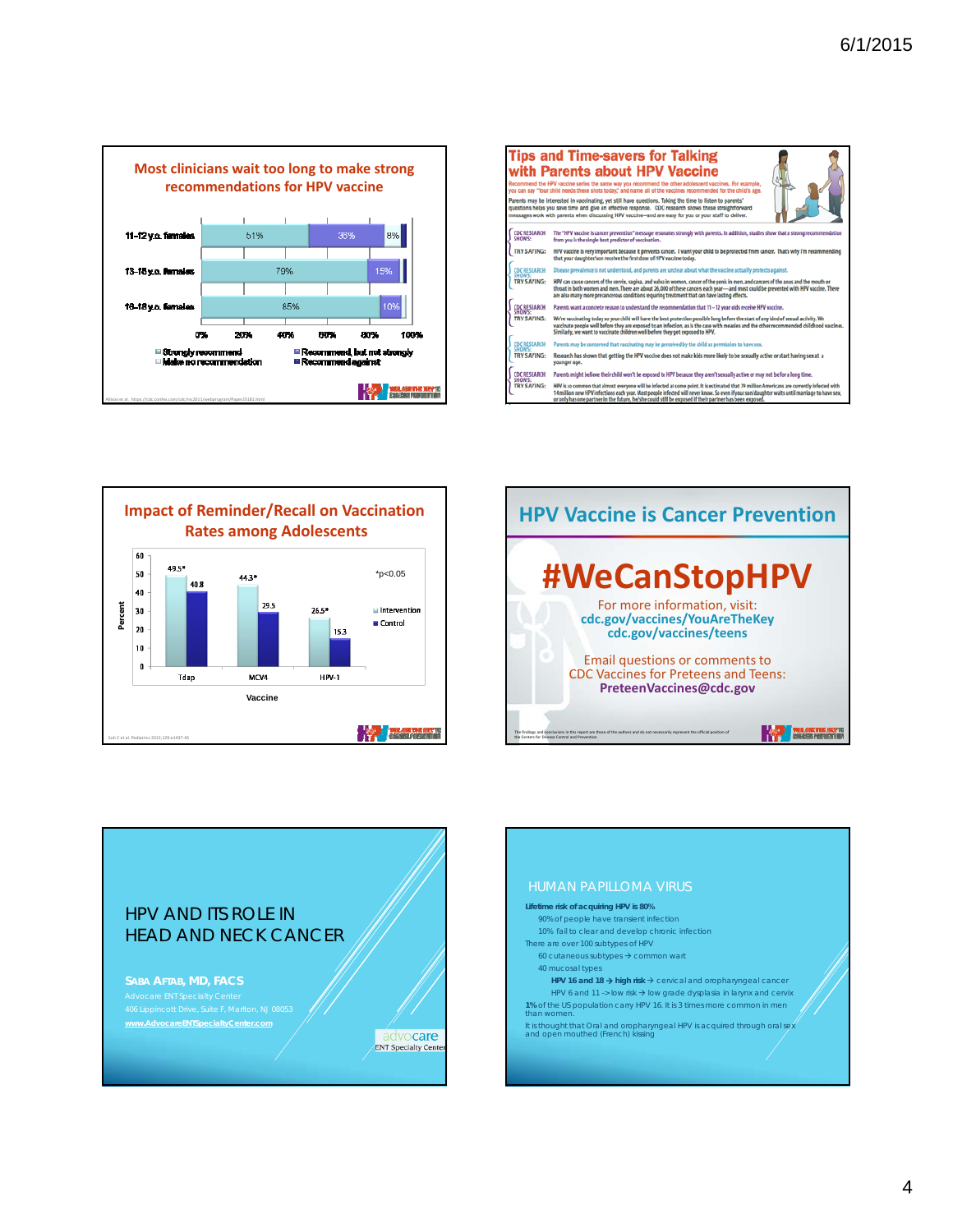## RISING INCIDENCE OF OROPHARYNGEAL



# HPV related cancer in<br>the head and neck is<br>found in the oropharynx,<br>namely in the lymphoid<br>tissue of the **palatine**<br>**tonsils** in the base of the<br>**tonsils** in the base of the<br>tongue.

advocare ENT Specialty Cente

## **CANCER**



Annually in the US**, over 10,000 new cases** of oropharyngeal cancer can be attributed to HPV **HPV is now the leading cause of oropharyngeal cancer worldwide** (versus smoking/alcohol). In the US, **over 80%** of cases are attributed to HPV infection. Incidence is projected to **rise dramatically** and<br>also dramatically surpass that of cervical cancer<br>in women

> advocare **ENT Specialty Cente**





- History of multiple sexual partners with inconsistent parter use.
- Higher socioecomonic status Likely non smoker or minimal smoker, nondrinker

advocare **ENT Specialty Cente** 



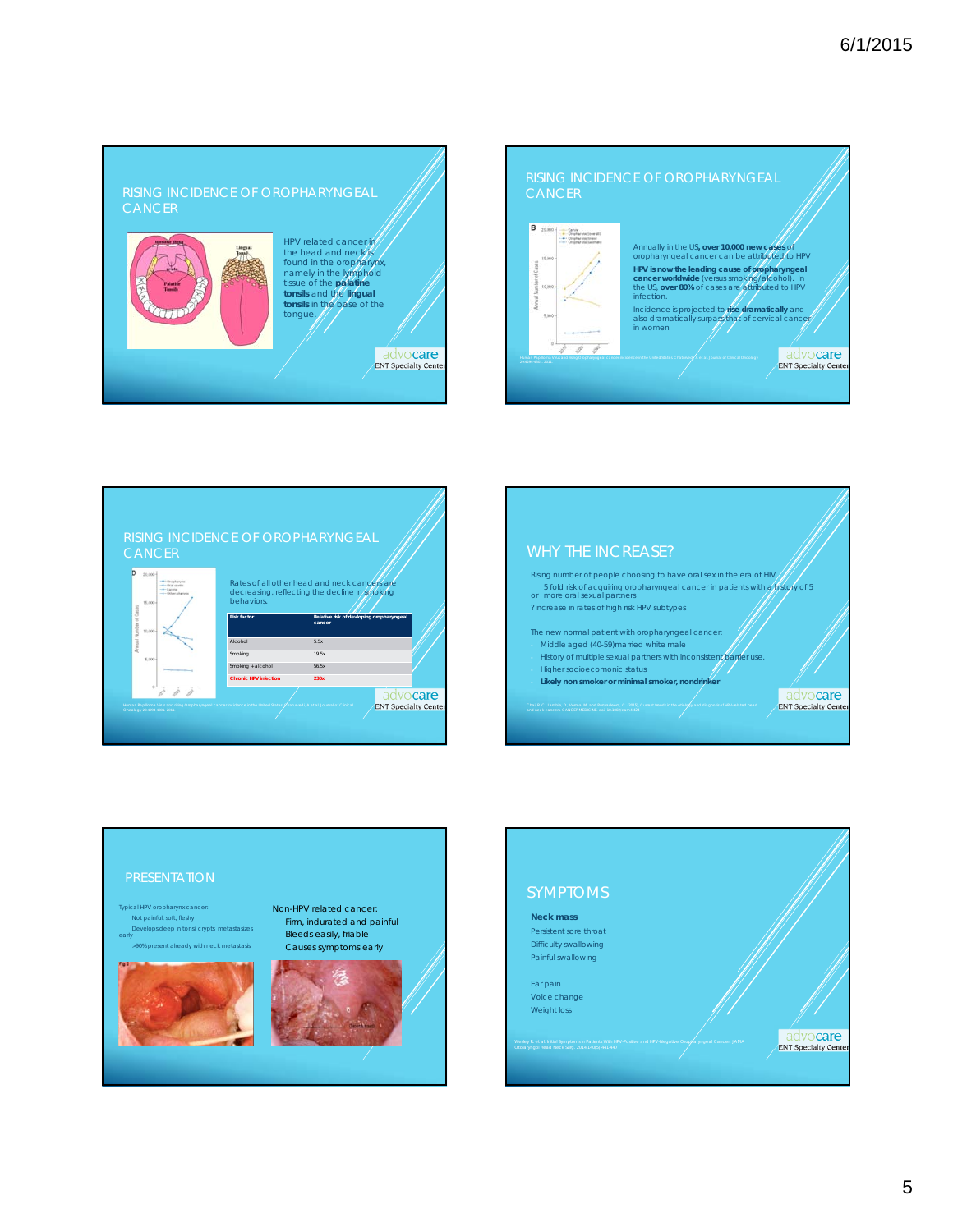











- CDC: 12,000 women in US
	- HPV main cause of cervical cancer
- Vaccine to prevent the virus that causes the cells to transition to CIN and cancer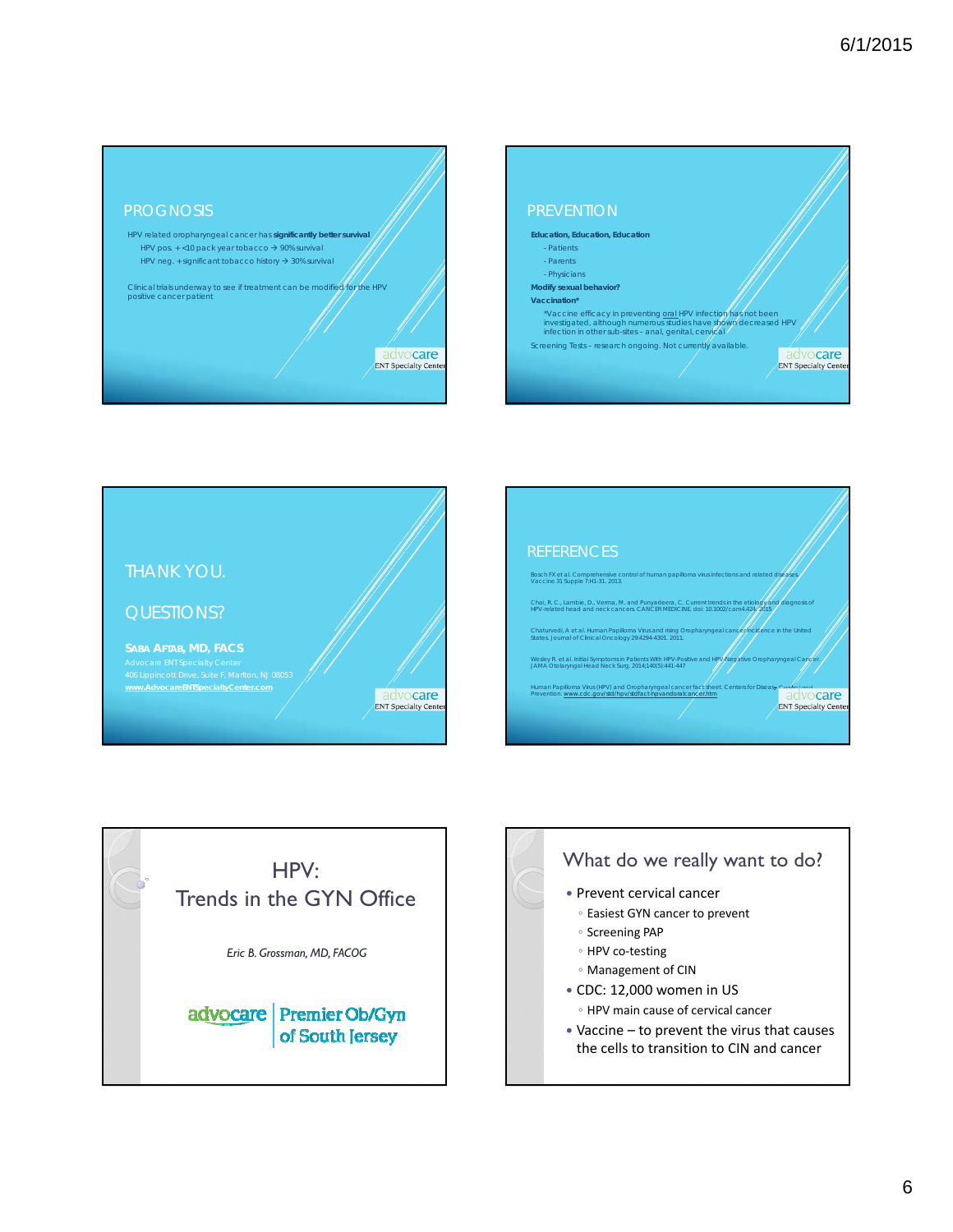









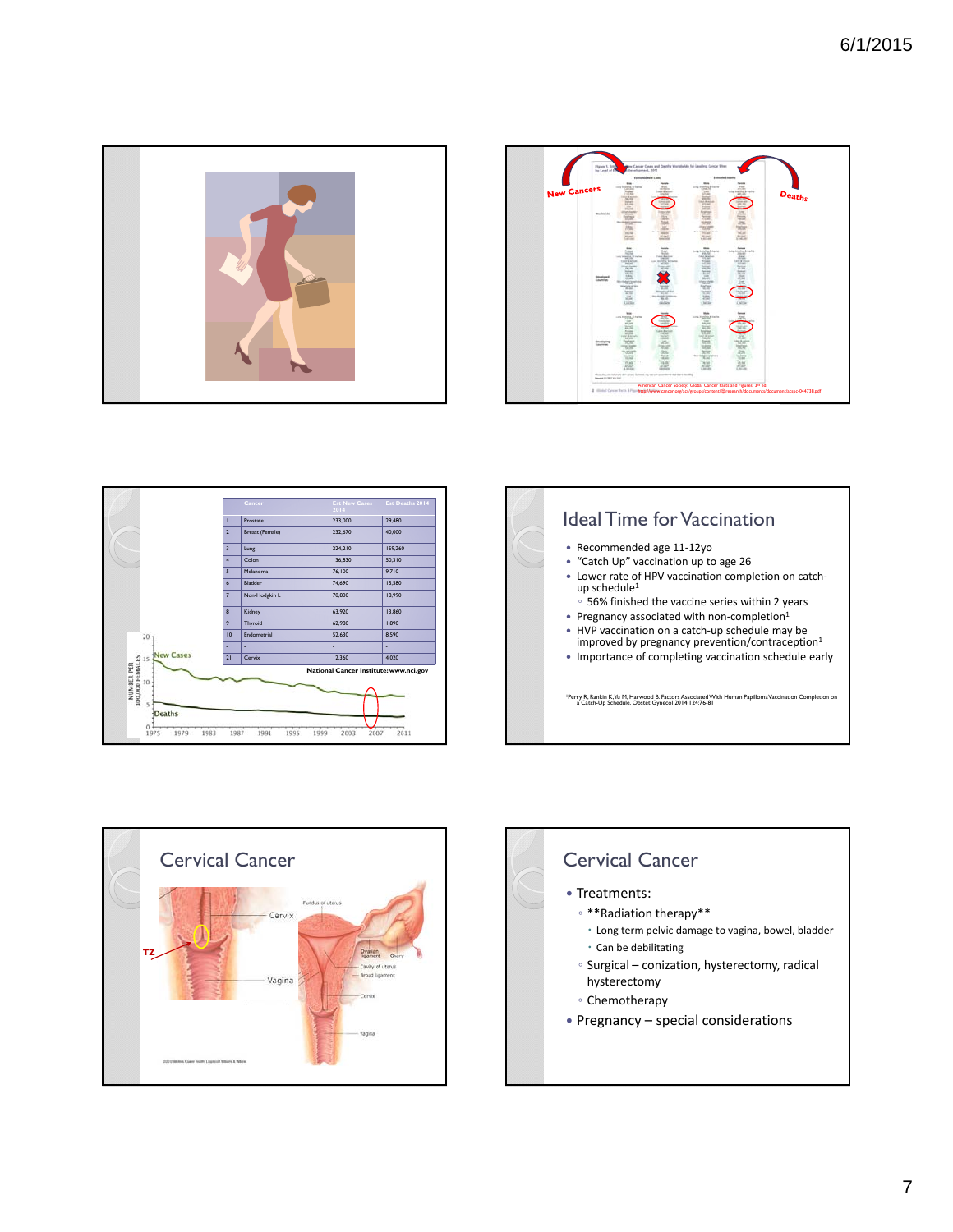## Preventing Cervical Cancer

- HPV increasingly important in screening protocols
- 2004 survey: 99% clinicians knew that HPV was associated w/cervical cancer<sup>2</sup>
- 91% knew of HPV tests available
- 21% "ever used" HPV testing
- Many reported "inappropriate use" of testing strategies

llrwin K, Monano D, Kasprzyck D, Carlin L, Freeman C, Barnes R, Jain N, Christian J, Wolters C. Cervical Cancer Screening,<br>Abnormal Cytology Management and Counseling Practices in the United States. Obstet Gynecol 2006;108



◦ Not part of screening protocols

## Changing Strategies…

- 2006 study: "Adolescents with abnormal cytology have a high incidence of CIN2/3 and high rates of abnormal cytology after LEEP"3
- No cases of cancer identified
- "majority of HPV infection are transient"
- <sup>3</sup>Case A, Rocconi R, Straughn M, Wang W, Roark K, Waltman E, Huh W. Cervical Intraepithelial Neoplasia in Adolescent Women: Incidence and Treatment Outcomes. Obstet Gynecol 2006;108:1369-1374





## Considering New Guidelines (again)

- **Use of Primary High‐Risk Human Papillomavirus Testing for Cervical Cancer Screening: Interim Clinical Guidance**. *Obstet Gynecol 2015;125:330‐337*
- "A negative HR-HPV test provides greater reassurance of low CIN3 risk than a negative cytology result"
- "primary HR‐HPV screening can be considered as an alternative to current US cytology‐based cervical cancer screening methods."

but…

 Current guidelines DO NOT include HR‐HPV testing alone (i.e. without cytology)